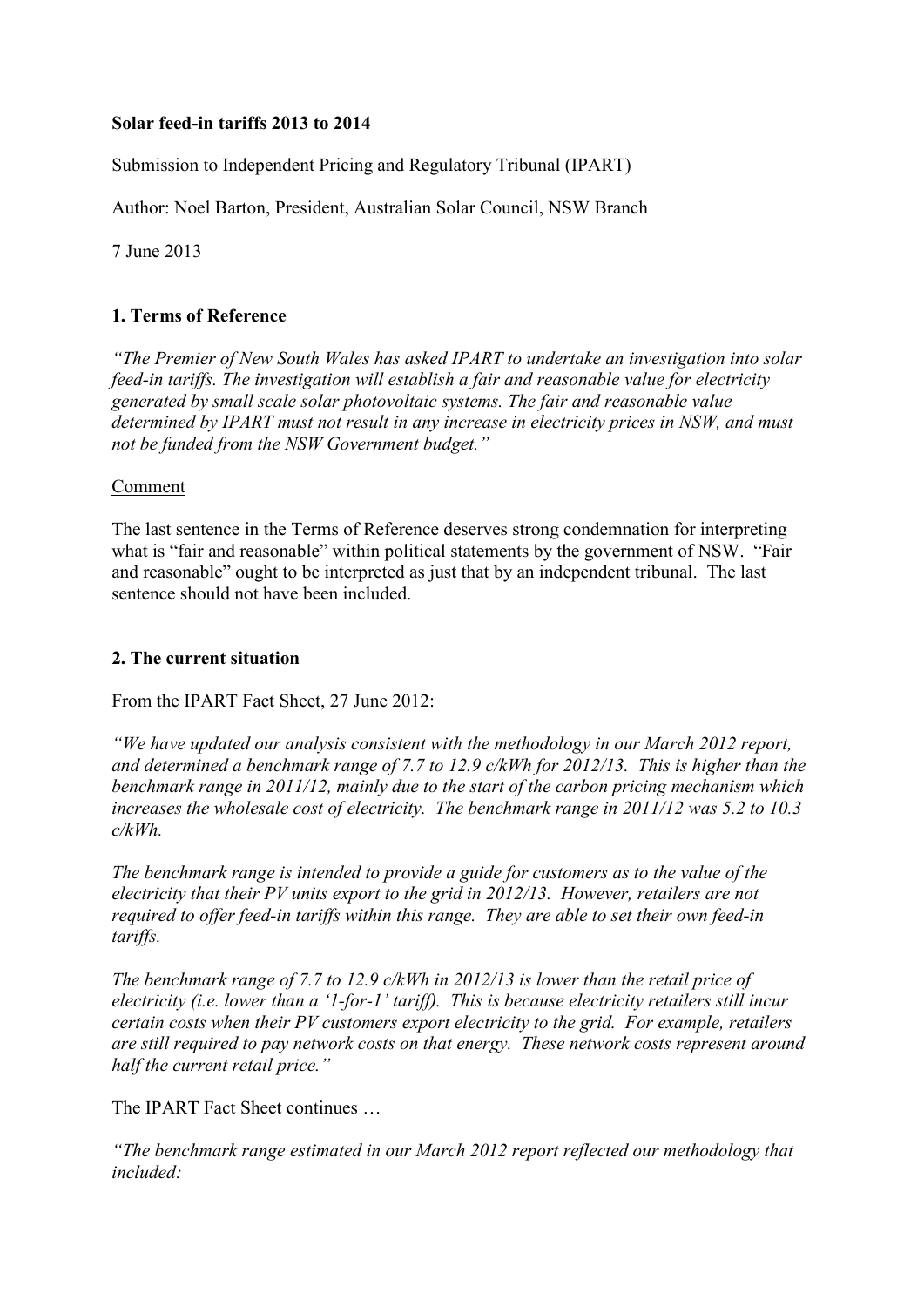- *basing the value of PV exports to retailers on both our estimate of the direct financial gain to retailers and the wholesale market value method,*
- *not including a value for potential reductions in network costs, as PV exports are unlikely to provide system-wide benefits that materially reduce these costs, and*
- *not including a value for other potential benefits, including reductions in electricity losses and changes to the pool price and load shape."*

## **3. Comments**

The heart of the matter is whether or not it is desirable for our community to move towards an electricity system in which renewable energy plays a progressively greater role. The following arguments are agreed by the leading scientific societies in the world:

- combustion of fossil fuels releases  $CO<sub>2</sub>$  to the atmosphere, which acts to trap heat in the atmosphere, thereby warming the planet;
- the warming planet involves melting of glaciers and ice, expansion of the oceans, sealevel rise, and unpredictable changes of climate with implications for food and health security;
- these changes to the planet are likely to be extremely disruptive and economically challenging;
- it is commercial and political impediments, not technological impediments, that prevent a far greater role of renewable electricity generation in our society.

Additional risks that policy should mitigate

• Stranded asset risk

There is a commercial risk that continued emphasis on electricity generation via fossil fuels will lead to investment in assets that will be become stranded in the future as the rest of the world takes strong action on  $CO<sub>2</sub>$  emissions.

• 'Death spiral' risk

There is every expectation that developments in storage technology will continue. This has potential to culminate in the 'death spiral': technological developments in storage allow consumers to move off the grid in large numbers, leaving high network costs to be borne by a reduced pool of consumers, causing an increase in prices, causing more consumers to invest in their own storage, …

These commercial risks for our future economic strength should be taken into account by IPART and the NSW Government.

### Societal benefits

Electricity generated by PV panels does not involve release of  $CO<sub>2</sub>$ , other than in the manufacturing phase. The cost of  $CO<sub>2</sub>$  emissions have been documented in the international literature, for example by Epstein *et al*. [2, Table 4] who found monetised costs of between 1 (low estimate) and 10 (high estimate) US (2008) cents per kWhe. When other social costs such as public health burden and emission of pollutants were added, the total cost of coal mining was estimated to be between 9 and 27 US (2008) cents per kWhe.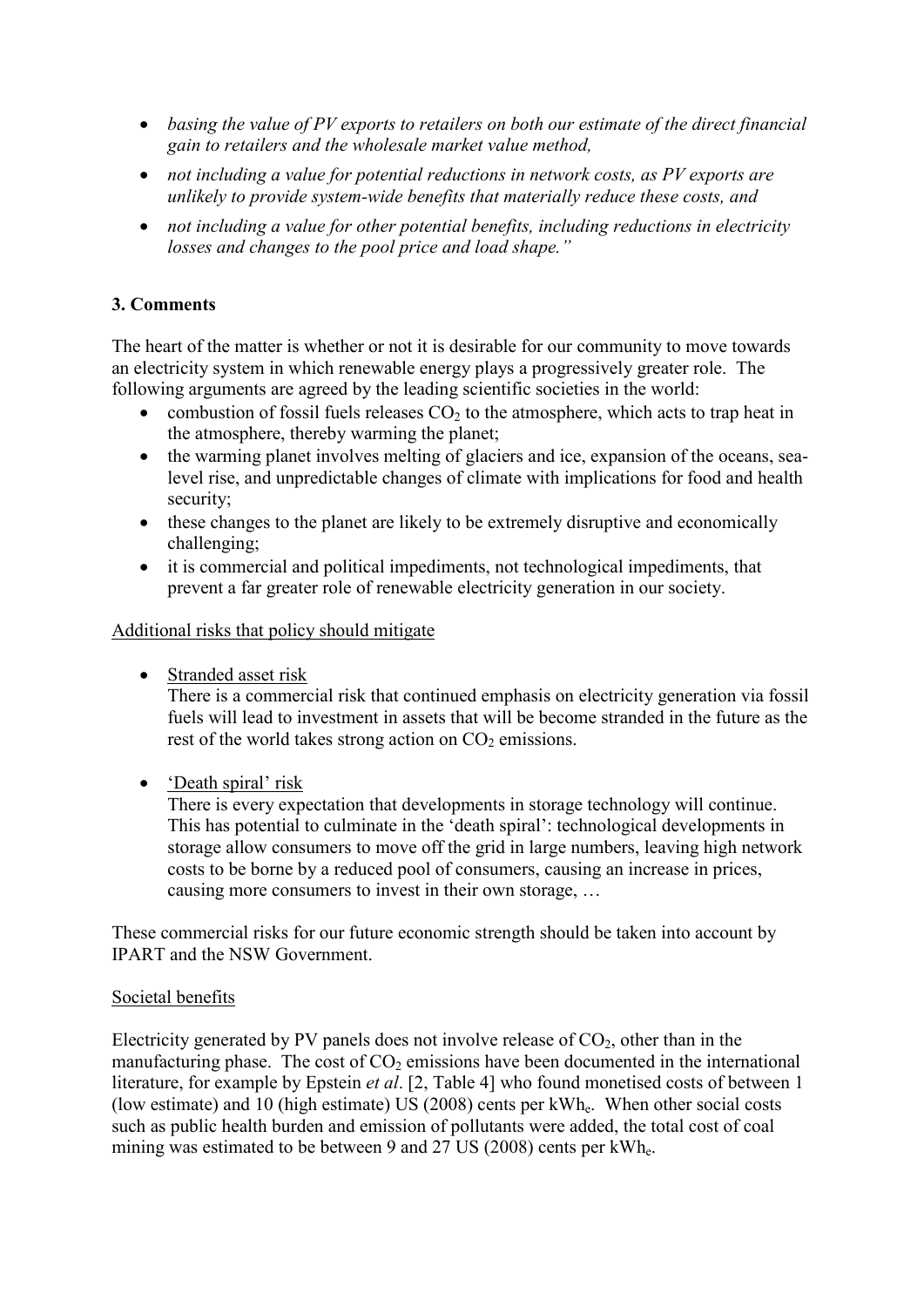In framing its recommendations on a fair and reasonable price for exported electricity, IPART should take into account avoided  $CO<sub>2</sub>$  emissions and other public costs, which represent a clear community benefit from the installation of PV panels.

I also wish to comment on the red-lettered statement "*NSW Govt estimates that Federal carbon tax and green energy schemes add about \$316 a year to a typical 7 MWh household bill*" that is printed on the bottom of my electricity bill. This gives the mistaken impression that renewables are mainly to blame for increased electricity charges, which is not the case. Figure 6 of Eadie & Elliott [1] shows the average household bill jumped \$700 - or 63 per cent - between 2007 and 2012. Network charges added almost \$300 per year. The Renewable Energy Target and state government feed-in-tariffs were responsible for only \$77, or 7 per cent of the overall increase. Eadie  $&$  Elliott point out that large increases in network costs, rising wholesale prices and more than a doubling in retail costs and margins all added more to electricity prices than support for rooftop solar and other renewable energy technologies.

In view of the comments above, I argue that it is desirable for the NSW Government to implement policies that support the growth of renewables in the electricity grid. Feed-in tariffs for PV are an effective agent for change, particularly since the populace is supportive of PV panels. Whatever tariff regime that is implemented should give certainty to the marketplace and be done with constancy of purpose.

To comment on the three specific bullet points quoted above in the IPART report:

The benchmark is set between 7.7 and 12.9 cents/kWh, reflecting the wholesale price of electricity and the financial gain that retailers might make from payment for electricity exported by roof-top systems. That statement seems reasonable to me, although details would doubtless be shrouded in commercial secrecy.

In the second bullet point it is stated that a value for potential reductions in network costs is not included, as PV exports are unlikely to provide system-wide benefits that materially reduce these costs. This seems a patently false statement to me, and also to Eadie & Elliott [1]. It is clear that PV panels produce most electricity on hot summer days when there is also a big demand for air conditioner usage in the grid. Peak demand is expensive since it requires suitable generation and distribution capacity. Actions that reduce peak demand should be supported, and PV panels are well-suited for the job. I strongly expect there to be system-wide community benefits and these should be modelled by IPART.

In the third point it is stated that a value for other potential benefits is not included. IPART says these might include reductions in electricity losses and changes to the pool price and load shape, but there is also benefit in avoided coal mining and  $CO<sub>2</sub>$  emissions as pointed out by Epstein *et al*. [2]. These omissions reflect shoddy modelling practice. Should not IPART develop the best possible model? In particular the merit-order effect<sup>1</sup> indicates that the community will receive financial benefits through the uptake of PV.

 $\overline{a}$ 

 $<sup>1</sup>$  Merit-order effect: electricity is produced by PV panels; therefore less electricity needs to be centrally</sup> generated; therefore the most efficient base-load generators are used; therefore the pool price of wholesale electricity is lowered; therefore consumers benefit.